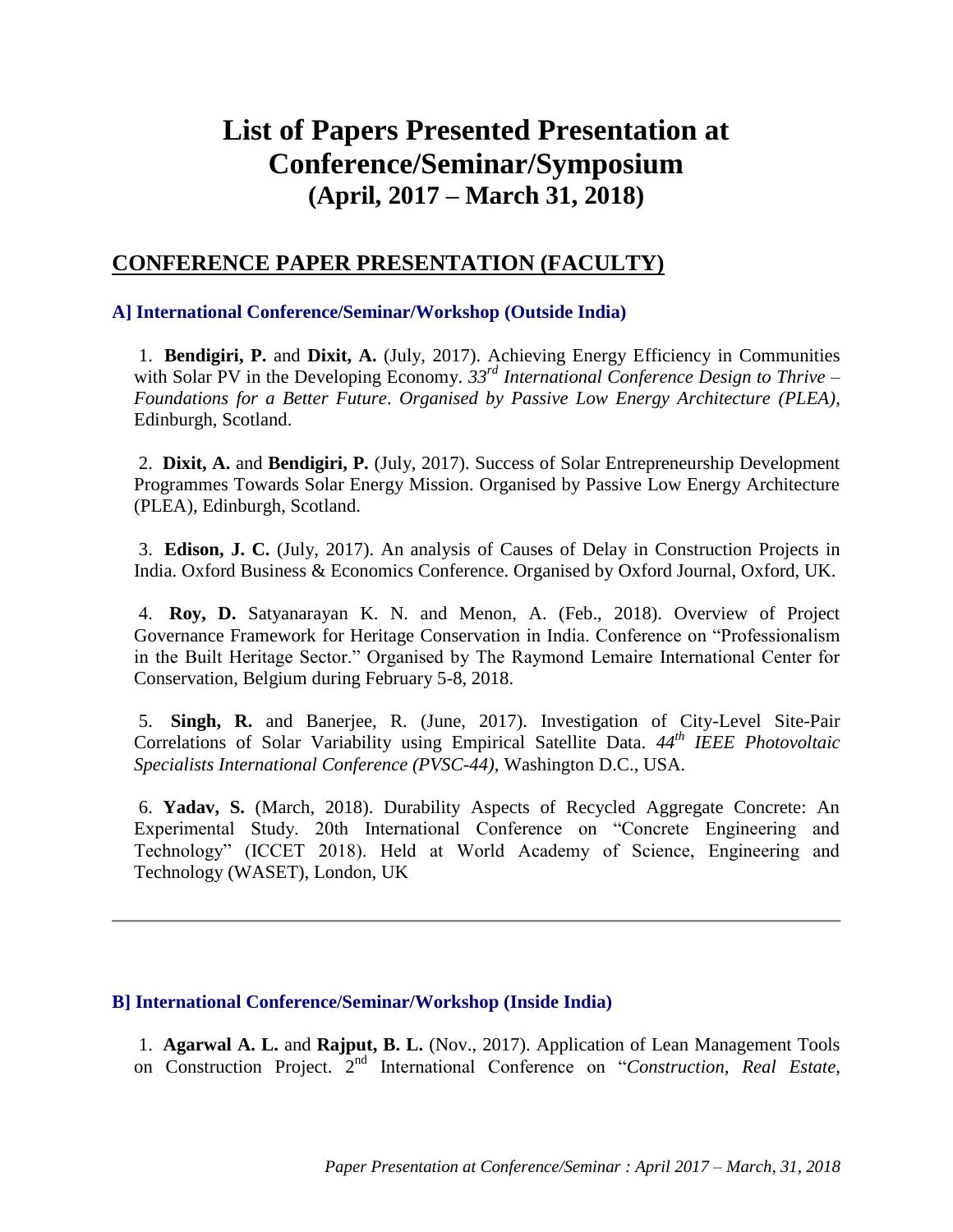*Infrastructure and Project (CRIP) Management*" (ICCRIP 2017).*Organised by NICMAR,*  Pune, India.

2. **Ambekar, S., Roy, Dipayan, Prakash, Anand** and **Patyal, V. S.** (Nov., 2017). Capital Structure and Financial Performance: Evidences from Indian Real Estate Sector. 2<sup>nd</sup> International Conference on "*Construction, Real Estate, Infrastructure and Project (CRIP) Management*" (ICCRIP 2017).Organised by NICMAR, Pune, India.

3. **Ammani, P.** (Nov., 2017). Would Property Become Cheaper in India after Demonetization? 2<sup>nd</sup> International Conference on "Construction, Real Estate, Infrastructure *and Project (CRIP) Management*" (ICCRIP 2017).Organised by NICMAR, Pune, India.

4. Arfin, I. U. and **Roy, Debopam.** (Nov., 2017). Conceptual Framework for Selection of Project Delivery Model for Construction Projects using Transaction Cost Economics. 2<sup>nd</sup> International Conference on "*Construction, Real Estate, Infrastructure and Project (CRIP) Management*" (ICCRIP 2017).Organised by NICMAR, Pune, India.

5. Ashwin N. and **Desai, D.** (Nov., 2017). Study on Project Marketing Strategies of Indian Construction Organizations. 2nd International Conference on "*Construction, Real Estate, Infrastructure and Project (CRIP) Management*" (ICCRIP 2017).Organised by NICMAR, Pune, India.

6. **Bendigiri, P.** and **Shah, M. N.** (Nov., 2017). Layout Planning and Building Design for Low Carbon Buildings- A Review of Literature. 2<sup>nd</sup> International Conference on "*Construction, Real Estate, Infrastructure and Project (CRIP) Management*" (ICCRIP 2017).Organised by NICMAR, Pune, India.

7. **Bendigiri, P.**, (June, 2017). Towards a Zero Landfill City – A Case of Vengurla. *3 rd International Conference on "Cases & Pedagogical Innovations."* Organised by Flame University, Pune, India.

8. Bhardwaj, N. Das, P. Morajkar, A., Meghani, D. and **Mahajan, D. A.** (Nov., 2017). Comparative Study on Adoption of Mobile Applications on Real Estate Projects between Clients and Contractors. 2nd International Conference on "*Construction, Real Estate, Infrastructure and Project (CRIP) Management*" (ICCRIP 2017).Organised by NICMAR, Pune, India.

9. **Bhavsar, V.** and **Sangapurkar, A.** (Dec., 2017). The Linkage between Digital Payments and India's Economic Growth: An Empirical Evidence. *11th ISDSI International Conference*, IIM, Tiruchirappalli, India.

10. **Bhavsar, V.**, Sundararaman, H., Yemde, N. and Daga, A. (Nov., 2017). Housing Price Dynamics – An Empirical Evidence from India.  $2<sup>nd</sup>$  International Conference on "*Construction, Real Estate, Infrastructure and Project (CRIP) Management*" (ICCRIP 2017).Organised by NICMAR, Pune, India.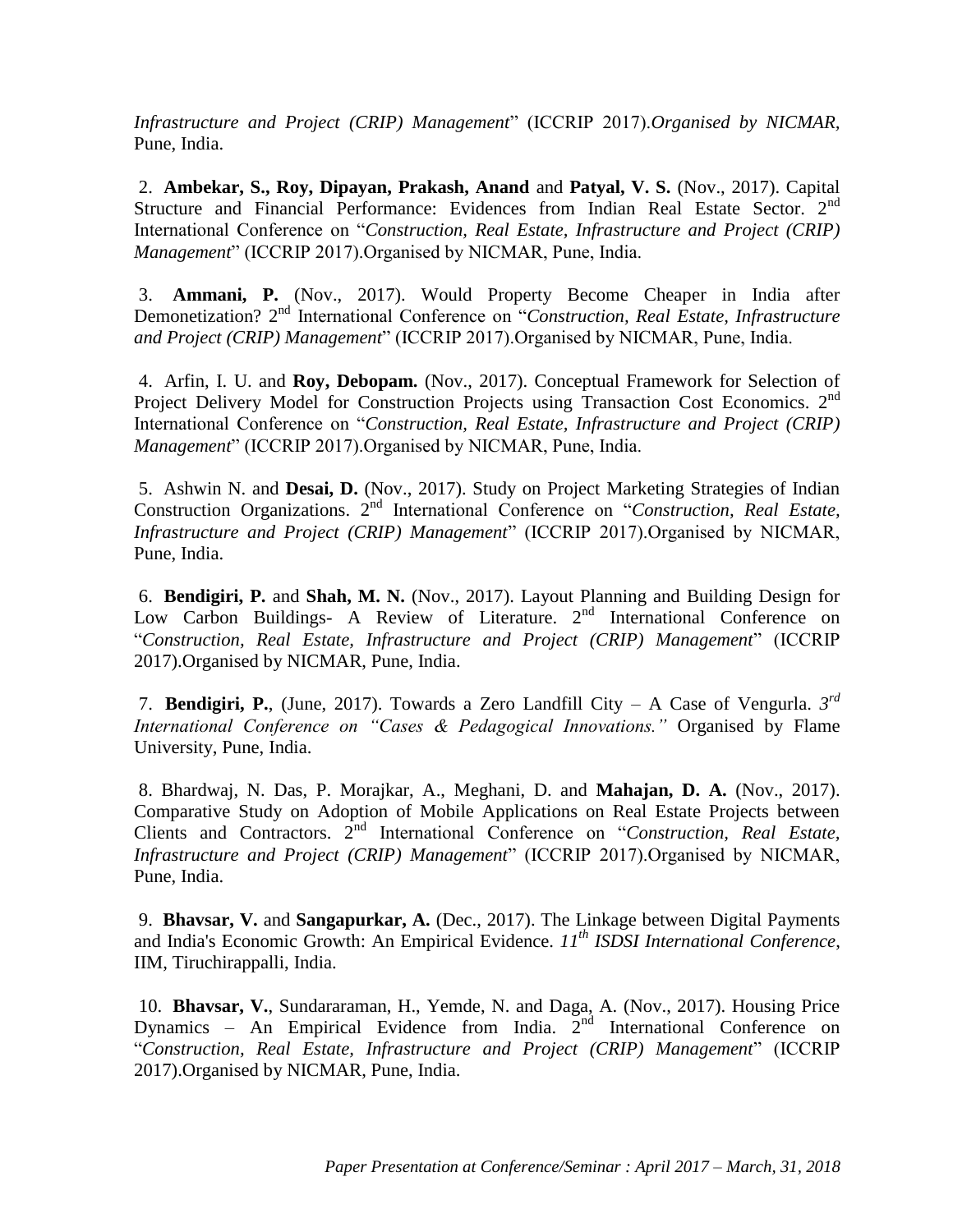11. **Chandramohan, A.** (Nov., 2017). Defect Analysis in Construction Project in India. 2nd International Conference on "*Construction, Real Estate, Infrastructure and Project (CRIP) Management*" (ICCRIP 2017).Organised by NICMAR, Pune, India.

12. Chatterjee, S., Nivedita, E. D., Dutta, A., Bhowmick, J. and **Shah, M. N.** (Nov., 2017). Blue Ocean Strategy for Project Based Organizations. 2nd International Conference on "*Construction, Real Estate, Infrastructure and Project (CRIP) Management*" (ICCRIP 2017).Organised by NICMAR, Pune, India.

13. **Chowdary R. K.**, Limbani, L. B., Kaushik, M. M., Namrata, S. and Pradhan, N. (Nov., 2017). Factors Affecting Delay in Real Estate Projects in India. 2<sup>nd</sup> International Conference on "*Construction, Real Estate, Infrastructure and Project (CRIP) Management*" (ICCRIP 2017).Organised by NICMAR, Pune, India.

14. **D'Souza, L.** andSarode, N. G. (Feb., 2018). Experimental Marketing Practices in Goa – A Case Study of an Eco Resort. International Conference on '*A Confluence of Trends & Technologies Reshaping Global Business*'. Organised by Neville Wadia Institute of Management Studies & Research, Pune, India.

15. De, D., Medatwal, A., Gupta, S., Suryadhar, A., Jain, S. and **Ramalingam, S.** (Nov., 2017). Investigation of On-site Productivity Variations in a Large Scale Residential Project Using Control Charts. 2<sup>nd</sup> International Conference on "Construction, Real Estate, *Infrastructure and Project (CRIP) Management*" (ICCRIP 2017).Organised byNICMAR, Pune, India.

16. **Deshpande, P. M.** (Nov., 2017). Study of Cost Estimation Model for Plant Equipment – A Case Study of Water Treatment Plant. 2nd International Conference on "*Construction, Real Estate, Infrastructure and Project (CRIP) Management*" (ICCRIP 2017).Organised by NICMAR, Pune, India.

17. Dhakla, S., Sagar, M., Singh, B., Yogesh, Y. and **Phadtare, M.** (Nov., 2017). Risk Factors Influencing Contractor's Price Bid in Construction Projects. 2<sup>nd</sup> International Conference on "*Construction, Real Estate, Infrastructure and Project (CRIP) Management*" (ICCRIP 2017).Organised by NICMAR, Pune, India.

18. **Dixit, A. V.** (Nov., 2017). Energy Efficient Buildings through Water Conservation Measures. 2nd International Conference on "*Construction, Real Estate, Infrastructure and Project (CRIP) Management*" (ICCRIP 2017).Organised by NICMAR, Pune, India.

19. **Ganguli, T. K.**, Lunkad, A., Bansal, P. and Singh, S. (Nov., 2017). A Feasibility Study on Public Water Transportation System within Pune City – A Smart City Initiative for Urban Infrastructure Development. 2nd International Conference on "*Construction, Real Estate, Infrastructure and Project (CRIP) Management*" (ICCRIP 2017).Organised by NICMAR, Pune, India.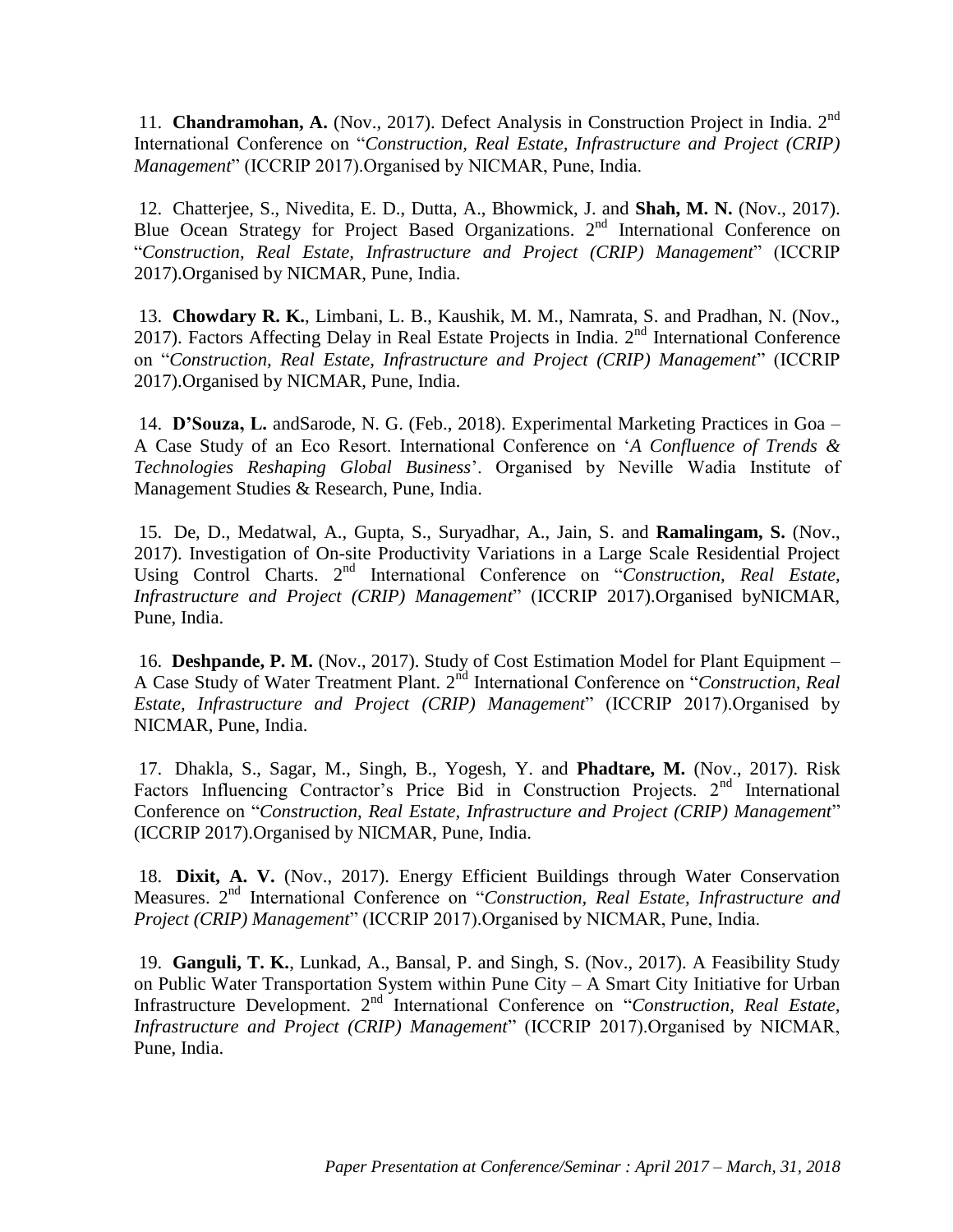20. Garg, P., **Nagargoje, S. V.**, Dey, S., Nandish, S. K. and Jaiswal, A. (Nov., 2017). Urban Vulnerability: A Review of the Methodologies Adopted Globally to Assess Vulnerability of Cities. 2nd International Conference on "*Construction, Real Estate, Infrastructure and Project (CRIP) Management*" (ICCRIP 2017).Organised by NICMAR, Pune, India.

21. **Goel, A.** Pottem, R. C. Pinge, P. and Mathew, C. (Nov., 2017). Investigating Constructability Improvement Barriers in the Indian Construction Industry.  $2<sup>nd</sup>$  International Conference on "*Construction, Real Estate, Infrastructure and Project (CRIP) Management*" (ICCRIP 2017).Organised by NICMAR, Pune, India.

22. **Gogna, A.** and Bindal, N. (Nov., 2017). Interior Design Value Addition: Potential and Perception. 2nd International Conference on "*Construction, Real Estate, Infrastructure and Project (CRIP) Management*" (ICCRIP 2017).Organised by NICMAR, Pune, India.

23. **Gogna, A.,** Kaur, R. and Vijaykumar, I. (Dec. 2017). Affordable Dwelling Units: Aspirations and Limitations. *34th National Convention*. Organised by The Indian Institute of Architects, Odisha, India.

24. **Gokhale, C. S.** (Nov., 2017). Application of Rammed Stone Column in Ship Side Launching Jetty. 2<sup>nd</sup> International Conference on "Construction, Real Estate, Infrastructure *and Project (CRIP) Management*" (ICCRIP 2017).Organised by NICMAR, Pune, India.

25. Guggilla H., Chella, S., **Jain, Sameer**, Puppala, S. and Rohit, V. (April, 2017). AHP Analysis for Using Cloud Computing in Supply Chain Management in the Construction Industry. *2 nd International Conference for Convergence in Technology*.

26. Gupta, A., Gelli, C., Initha, V. and **Rajhans, R. K.** (Nov., 2017). Innovative Financing Measures for Infrastructure Sector. 2nd International Conference on "*Construction, Real Estate, Infrastructure and Project (CRIP) Management*" (ICCRIP 2017).Organised by NICMAR, Pune, India.

27. Gupta, A., Taskar, M., Khandelwal, L. and **Abhyankar**,**A. A.** (June, 2017). Interlinking of Rivers. 3rd International Conference on*"Cases & Pedagogical Innovations."* Organised by Flame University, Pune, India.

28. **Gupta, R.** (Nov., 2017). Emerging Models in the Practice of Real Estate Development in India. 2nd International Conference on "*Construction, Real Estate, Infrastructure and Project (CRIP) Management*" (ICCRIP 2017).Organised by NICMAR, Pune, India.

29. **Halder, A.** (Nov., 2017). Applicability of Program Management Principles in Smart City Development Mission A Framework towards Successful Implementation.  $2<sup>nd</sup>$  International Conference on "*Construction, Real Estate, Infrastructure and Project (CRIP) Management*" (ICCRIP 2017).Organised by NICMAR, Pune, India.

30. Hasyagar, S., Rathod, R., Sharma, K., Veer, L. and **Sridharan, S. R.** (Nov., 2017). Challenges in Housing Micro Finance. 2nd International Conference on "*Construction, Real*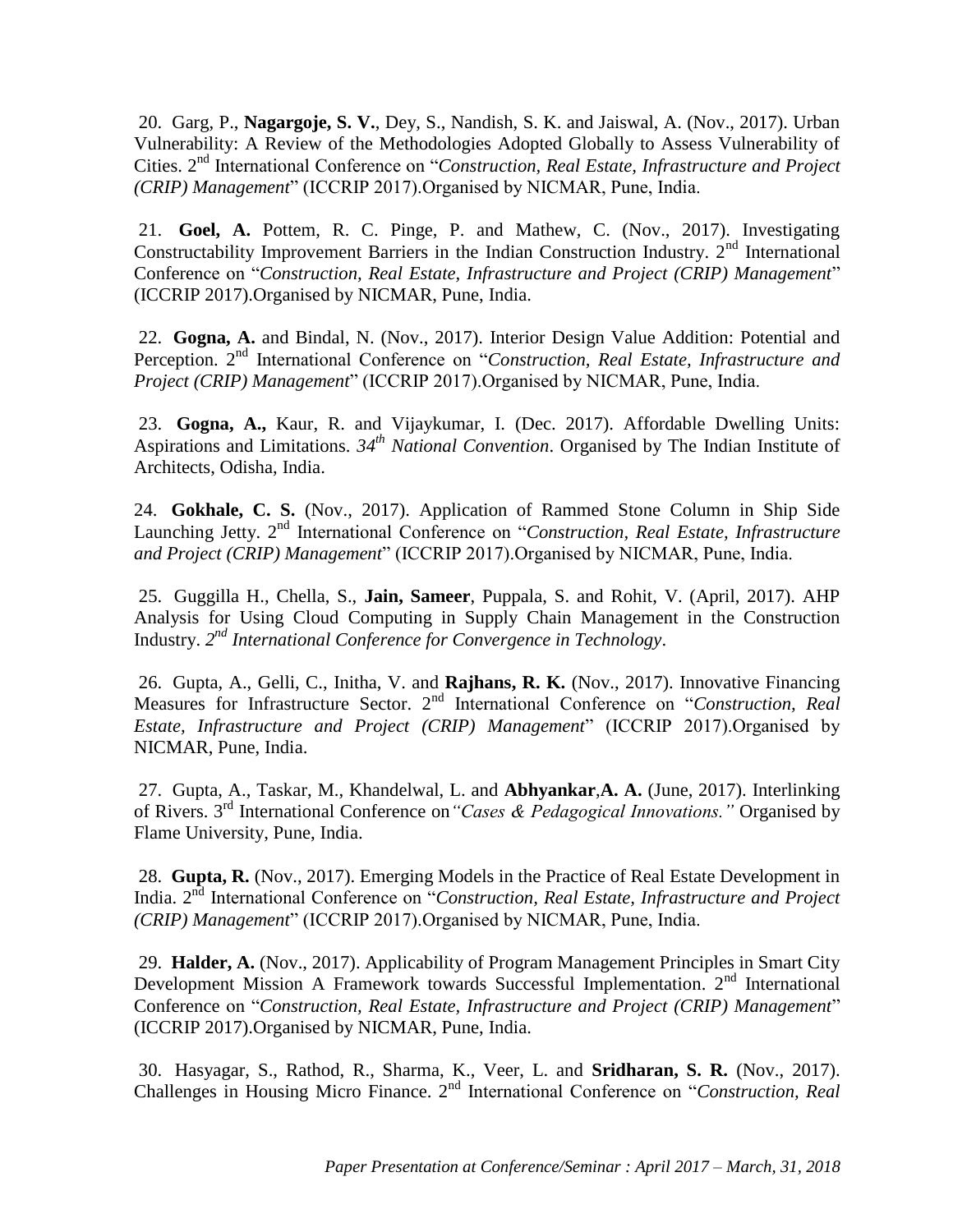*Estate, Infrastructure and Project (CRIP) Management*" (ICCRIP 2017).Organised by NICMAR, Pune, India.

31. **Hiray, A.**, Koneru, A., Saicharan, Yallamauchilli, L. K., Koppada, P. and Sai Teja, T. D. (Nov., 2017). A Stylo-linguistic Analysis of Construction Contracts: A Review. 2nd International Conference on "*Construction, Real Estate, Infrastructure and Project (CRIP) Management*" (ICCRIP 2017).Organised by NICMAR, Pune, India.

32. **Jadhav, T. S., Deshpande, R. M.** and **Shah, M. N.** (Nov., 2017). Alternatives to Conventional Air Conditioning Systems – A Review.  $2<sup>nd</sup>$  International Conference on "*Construction, Real Estate, Infrastructure and Project (CRIP) Management*" (ICCRIP 2017).Organised by NICMAR, Pune, India.

33. **Jagannathan, M.** (Nov., 2017). A Case Study on Wastage Consideration in Building Interior Projects. 2<sup>nd</sup> International Conference on "*Construction, Real Estate, Infrastructure and Project (CRIP) Management*" (ICCRIP 2017).Organised by NICMAR, Pune, India.

34. **Jagannathan, M.** (Nov., 2017). From Minimum to Zero – A Sustainable Transition in Formwork Management. 2<sup>nd</sup> International Conference on "*Construction, Real Estate*, *Infrastructure and Project (CRIP) Management*" (ICCRIP 2017).Organised by NICMAR, Pune, India.

35. **Jagannathan, M.** (Nov., 2017). Opportunities and Barriers for Productivity Improvement through Reduced Labour Dependency. 2<sup>nd</sup> International Conference on "*Construction, Real Estate, Infrastructure and Project (CRIP) Management*" (ICCRIP 2017).Organised by NICMAR, Pune, India.

36. **Jagannathan, M.** (Nov., 2017). PPP in Food Sector in India: Present and Future. 2nd International Conference on "*Construction, Real Estate, Infrastructure and Project (CRIP) Management*" (ICCRIP 2017).Organised by NICMAR, Pune, India.

37. **Jagtap, M.** (Nov., 2017). Evaluating Open Access in the Indian Power Sector Using the Transportation Model. 2nd International Conference on "*Construction, Real Estate, Infrastructure and Project (CRIP) Management*" (ICCRIP 2017).Organised by NICMAR, Pune, India.

38. **Jain, Sachin** and **Jain, Sameer.** (Nov., 2017). Smarter and Quality Life in Urban Areas Using Advancement of Technology. 2<sup>nd</sup> International Conference on "Construction, Real *Estate, Infrastructure and Project (CRIP) Management*" (ICCRIP 2017).Organised by NICMAR, Pune, India.

39. **Joshi, M.** and Lakshmi, VDMV.(Nov., 2017). Price Discovery and Volatility Effects of Single Stock Futures: Evidence from Construction, Realty and Infrastructure Sector Stocks.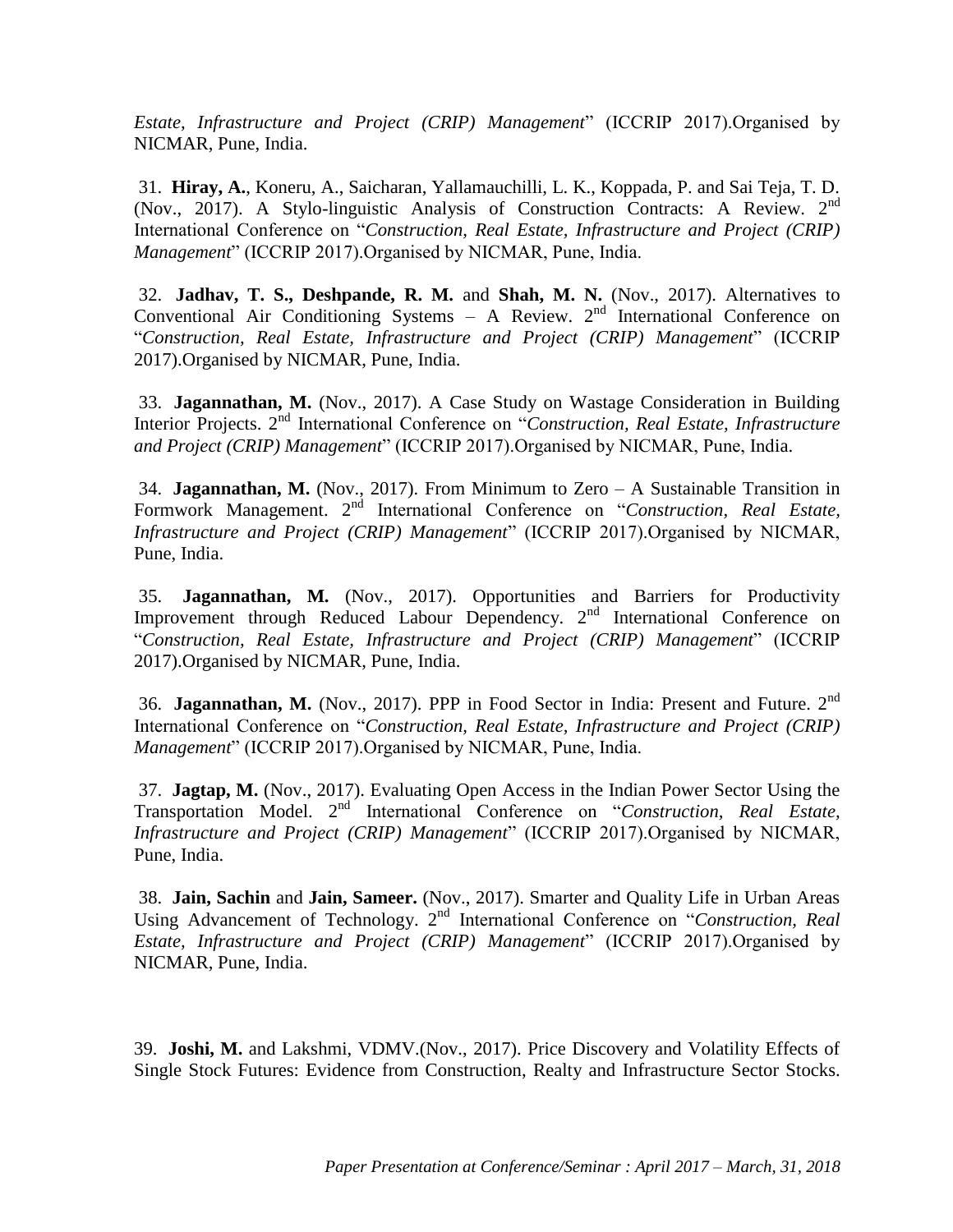2<sup>nd</sup> International Conference on Construction, Real Estate, Infrastructure and Project (CRIP) *Management*. Organised by NICMAR, Pune, India.

40. Kanti, P, Reddy, A. P., Vinay, V. P. and **Ravinder, B.** (Nov., 2017). A Case Study on Application of Value Stream Mapping in Granite Factory. 2<sup>nd</sup> International Conference on "*Construction, Real Estate, Infrastructure and Project (CRIP) Management*" (ICCRIP 2017).Organised by NICMAR, Pune, India.

41. Khamkar, H., Desai, P. and **Agrawal, V. M.** (Nov., 2017). Causes and Solutions of Traffic Congestion: A Case Study of Mahalaxmi Temple Area in Kolhapur, Maharashtra. 2<sup>nd</sup> International Conference on "*Construction, Real Estate, Infrastructure and Project (CRIP) Management*" (ICCRIP 2017).Organised by NICMAR, Pune, India.

42. Khan, J. J., Krishna Prasad, B. S., **Seshadri S. T.** and Majeed, A. (Nov., 2017). Seismic Performance of Buildings with Heavy Loads. 2<sup>nd</sup> International Conference on "*Construction*, *Real Estate, Infrastructure and Project (CRIP) Management*" (ICCRIP 2017).Organised by NICMAR, Pune, India.

43. **Koner, J.** (Dec., 2017). Impact of Demonetization on Real Estate Market in India with reference to Pune City. *International Accounting, Finance, Economics and Banking Conference*.Organised by FLAME University, Pune, India.

44. **Koner, J.** (Nov., 2017). Challenges and Opportunities of Kolkata Port. 2<sup>nd</sup> International Conference on "*Construction, Real Estate, Infrastructure and Project (CRIP) Management*" (ICCRIP 2017).Organised by NICMAR, Pune, India.

45. **Koner, J.** (Nov., 2017). Impact of Goods & Service Tax(GST) on Real Estate Market in India. 2nd International Conference on "*Construction, Real Estate, Infrastructure and Project (CRIP) Management*" (ICCRIP 2017).Organised by NICMAR, Pune, India.

46. **Koner, J.** Chabiri, A. Agrawal, N., Phophalia, R. and Roy, A. (Feb., 2018) Impact of Demonetization on Real Estate Market in India. International Management Research Conference on "*Building blocks for strong India Incorporation*" Organised by Alkesh Dinesh Mody Institute for Financial and Management Studies, University of Mumbai, Mumbai, India.

47. **Koner, J.**, **Purandare, A.** and **Roy, Dipayan**. (Feb., 2018). Impact of Foreign Direct Investment (FDI) on the Growth of the Indian Economy. International Management Research Conference on "*Building blocks for strong India Incorporation*" Organised by Alkesh Dinesh Mody Institute for Financial and Management Studies, University of Mumbai, Mumbai, India. **(Received Best Paper Award)**

48. Kumar, S., **Batra, S.** and **Tenepalli, J. S.** (Nov., 2017). Factors Affecting Productivity in Indian Construction Sector. 2nd International Conference on "*Construction, Real Estate, Infrastructure and Project (CRIP) Management*" (ICCRIP 2017).Organised by NICMAR, Pune, India.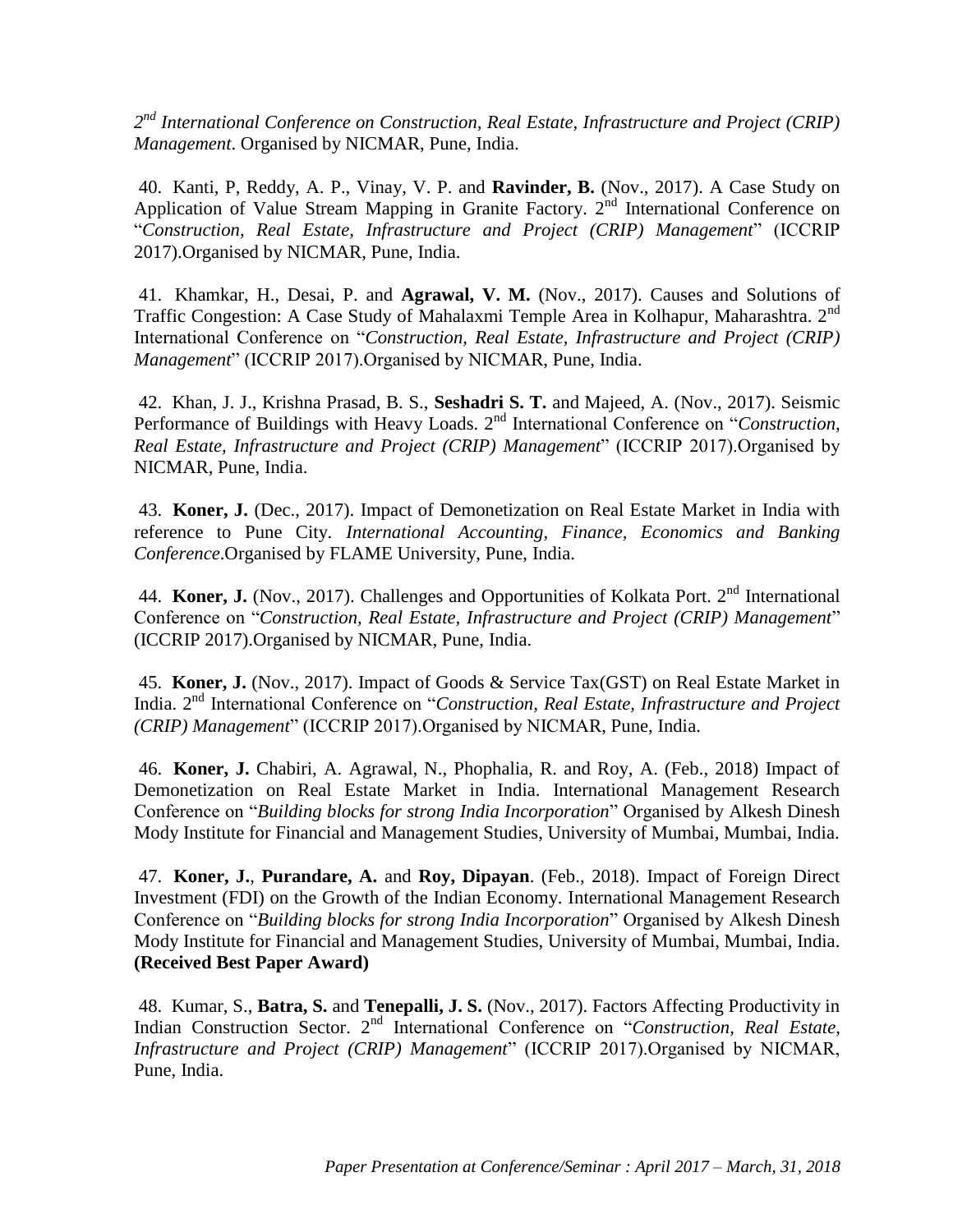49. **Mantha, N.** and **Maggon, M.** (Nov., 2017). Impact of GST on Construction Industry. 2nd International Conference on "*Construction, Real Estate, Infrastructure and Project (CRIP) Management*" (ICCRIP 2017).Organised by NICMAR, Pune, India.

50. **Mishra, S.** (Nov., 2017). Construction Equipment Financing - Need of Innovation in Tough Market Conditions. 2nd International Conference on "*Construction, Real Estate, Infrastructure and Project (CRIP) Management*" (ICCRIP 2017).Organised by NICMAR, Pune, India.

51. **Muralidhar, P.** and **Raja Prasad, SVS.** (Nov., 2017). Vendors Rating System for Procurement of Materials - A Case Study on Metro Rail Project. 2<sup>nd</sup> International Conference on "*Construction, Real Estate, Infrastructure and Project (CRIP) Management*" (ICCRIP 2017).Organised by NICMAR, Pune, India.

52. **Nagargoje, S.**, Girwalkar, R., Rajanal, C., Sahu, S., Bhosle, R. and Kavin, S. P. (Nov., 2017). Impact of REIT on Indian Real Estate Market: An Industry Perspective.  $2<sup>nd</sup>$ International Conference on "*Construction, Real Estate, Infrastructure and Project (CRIP) Management*" (ICCRIP 2017).Organised by NICMAR, Pune, India.

53. Nair, A. S., Kothawade, D., Sontakke, T., Rahangdale, S. and **Sangapurkar, A.** (Nov., 2017). Feasibility Study and Design of Rainwater Harvesting System for Educational Institute. 2<sup>nd</sup> International Conference on Construction, Real Estate, Infrastructure and *Project (CRIP) Management*. Organised by NICMAR, Pune, India.

54. **Pai, S. K.**, Singh, T. A., Mittal, A. and Anand, Neeraj. (Nov., 2017). Analysis of Critical Factors in Implementation of Project Management Software in Indian Roads and Highways Construction Industry. 2nd International Conference on "*Construction, Real Estate, Infrastructure and Project (CRIP) Management*" (ICCRIP 2017).Organised by NICMAR, Pune, India.

55. Pandey, V., Bajpai, S., **Bendigiri, P.** and Mohabey, A. (Nov., 2017). Urban Transit System in Aundh-Baner-Balewadi Smart City. 2nd International Conference on "*Construction, Real Estate, Infrastructure and Project (CRIP) Management*" (ICCRIP 2017).Organised by NICMAR, Pune, India.

56. **Pathak, M.** and **Shrivas, Abhisekh.** (Nov., 2017). Project Management Software: An Effective Tracking Tool for Environmental Clearance Process. 2<sup>nd</sup> International Conference on "*Construction, Real Estate, Infrastructure and Project Management*" (ICCRIP 2017).Organised by NICMAR, Pune, India.

57. Patil, A.,**Prahlada, R.** and **Reddy, H. L.** (Nov., 2017). Utilization of Foundry Sand Waste in Construction. 2<sup>nd</sup> International Conference on Construction, Real Estate, *Infrastructure and Project (CRIP) Management*. Organised by NICMAR, Pune, India.

58. Patnaik, B. and **Tirumala, S. T.** (Nov., 2017). Effect of Thermal Cycles on Strength properties of Fibre Reinforced Copper Slag Admixed Concrete. 2<sup>nd</sup> International Conference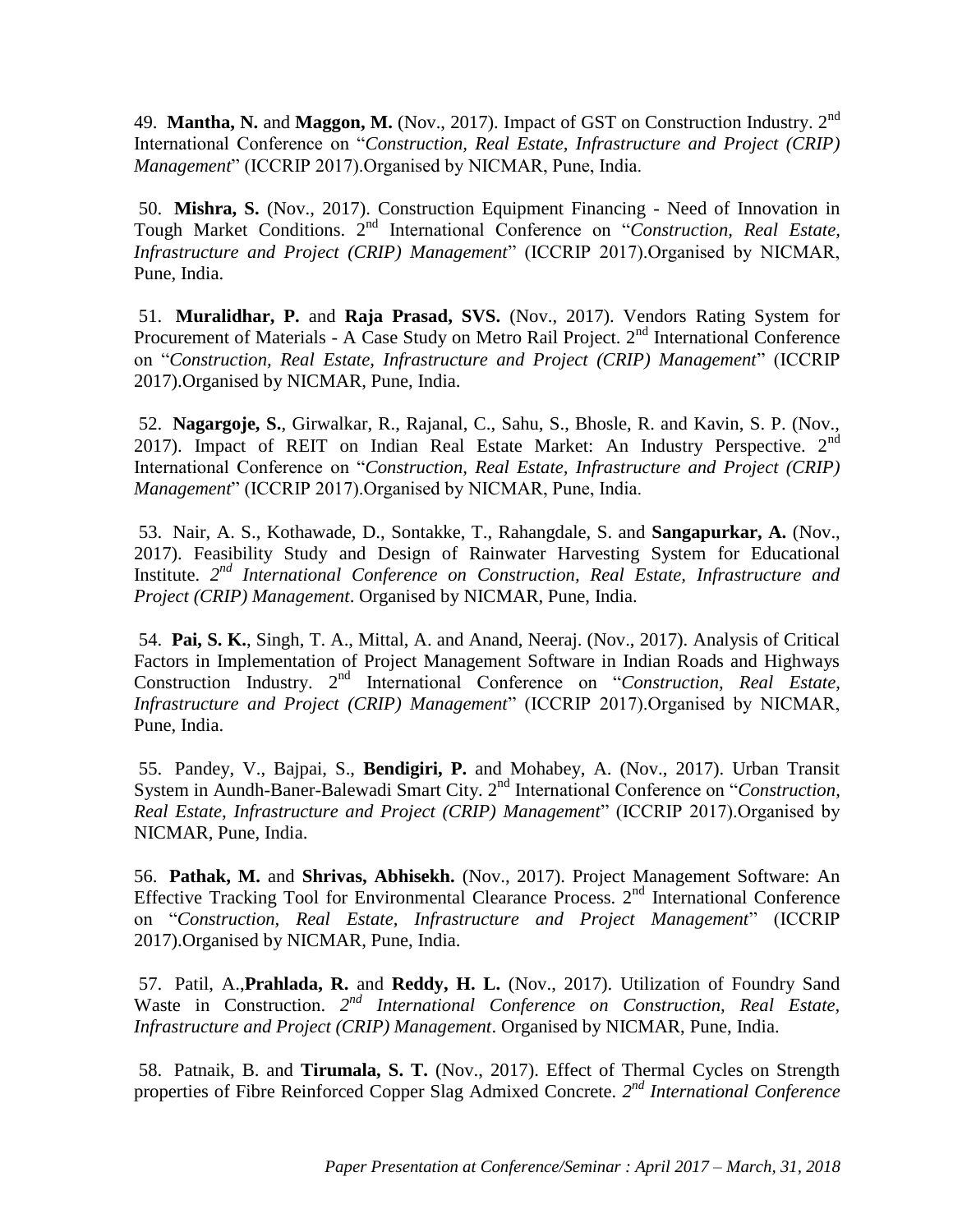*on Construction, Real Estate, Infrastructure and Project (CRIP) Management*. Organised by NICMAR, Pune, India.

59. Poondru, V., Basvaraj, P. K. B., Bhanuteja, N. and **Ravinder, B.** (Nov., 2017). Identifying, Analysing and Reduction of Constraints by Micro Scheduling in Construction Industry. 2nd International Conference on "*Construction, Real Estate, Infrastructure and Project (CRIP) Management*" (ICCRIP 2017).Organised by NICMAR, Pune, India.

60. **Prabhudesai, V.** andSarode, N. G. (Feb., 2018). A Public Sector's Perspective of Factors Constraining Use of Public Private Partnership for Road Sector Development in India. International Conference on '*A Confluence of Trends & Technologies Reshaping Global Business*'. Organised by Neville Wadia Institute of Management Studies & Research, Pune, India.

61. **Prakash, Anand, Ambekar, S., Patyal, V.** and **Roy, Dipayan.** (Nov., 2017). Managing Operation and Maintenance of Green Building: A Case Study. 2<sup>nd</sup> International Conference on "*Construction, Real Estate, Infrastructure and Project (CRIP) Management*" (ICCRIP 2017).Organised by NICMAR, Pune, India.

62. Prakashan, A., **Ammani, P.** and **Mamillapalli, R. S.** (Dec., 2017). A Successful PPP Model- A Case Study of Indore City Bus. ICBM's 5<sup>th</sup> International Case Conference. (IICC 2017) on "*Rethinking Business in Digital Era.*" Orgainised by ICBM – School of Business Excellence, Hyderabad, India.

63. **Pramadha, V.** (Nov., 2017). Impact of Automation on Employee Behaviour in Indian Construction Industry. 2nd International Conference on "*Construction, Real Estate, Infrastructure and Project (CRIP) Management*" (ICCRIP 2017).*Organised by NICMAR,*  Pune, India.

64. **Purandare, A. S.**, Agrawal, A., Jadhav, A., Kumar, M. and Jadhav, P. (Nov., 2017). Use of Online Marketing Strategies by Real Estate Developers in Mumbai-Pune Region. 2nd International Conference on "*Construction, Real Estate, Infrastructure and Project (CRIP) Management*" (ICCRIP 2017).Organised by NICMAR, Pune, India.

65. **Purandare, A. S.**, Sandeep, R. A., Sharma, M., Lawania, A. and Nagda, Y. (Nov., 2017). Green Building Construction Management and its Integration with Building Information Modelling (BIM). 2nd International Conference on "*Construction, Real Estate, Infrastructure and Project (CRIP) Management*" (ICCRIP 2017).Organised by NICMAR, Pune, India.

66. **Rai, S.** (Feb., 2018). Impact of Gen Y work values on perceived organizational support and job attitude. International HR Conference on '*Rewiring HRM in a Globalized Workplace: Challenges of Diversity, Employment, Relations and Skills*.' Organized by K. J. Somaiya Institute of Management, Studies and Research, Mumbai, India.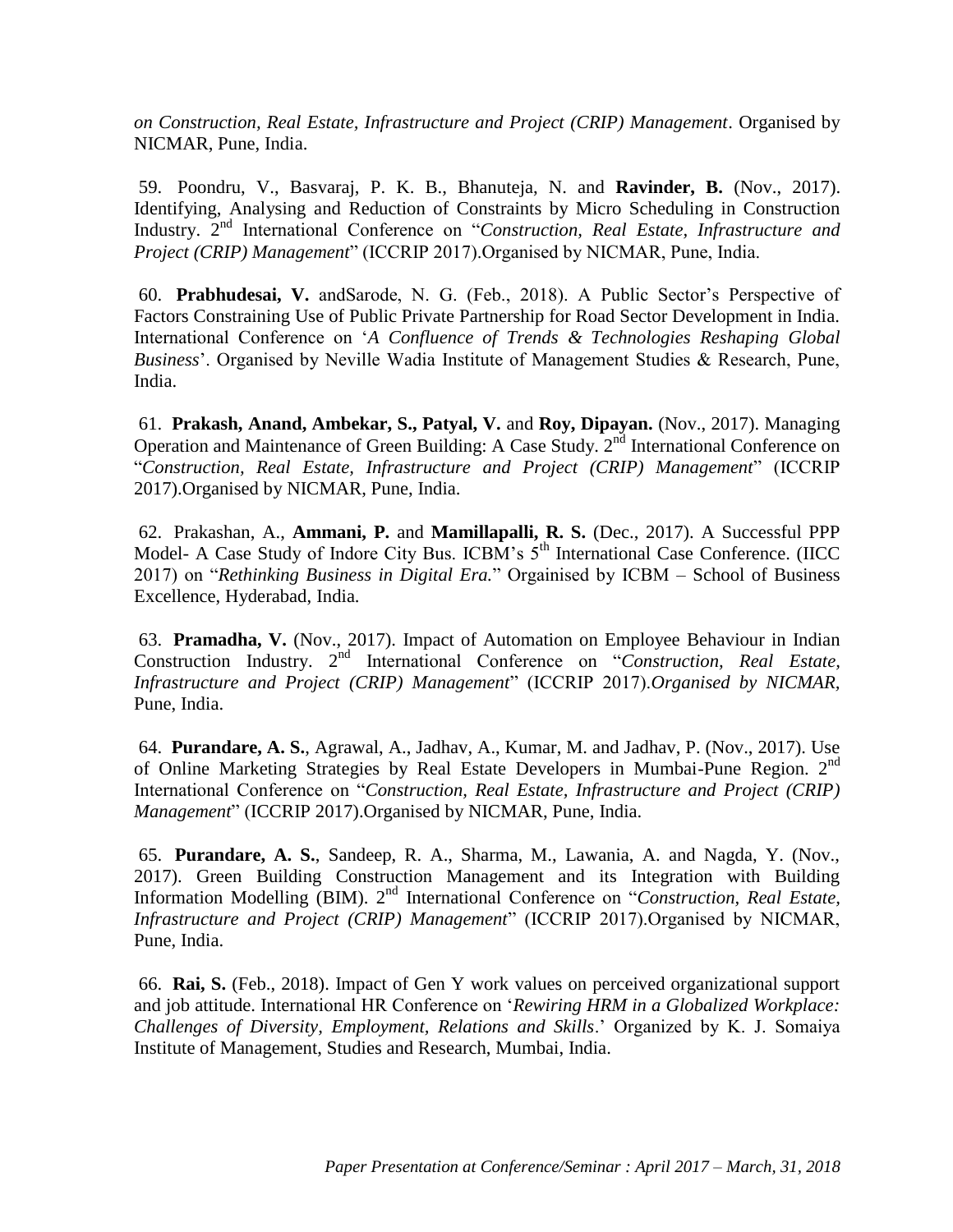67. **Rai, S.**, Bharadwaj, H. B. N., Vivek, M. V., Manasa and Oshan, M. (Nov., 2017). Quality of Work Life Policies in the Indian Construction Sector. 2<sup>nd</sup> International Conference on "*Construction, Real Estate, Infrastructure and Project (CRIP) Management*" (ICCRIP 2017).Organised by NICMAR, Pune, India.

68. **Rajhans, K.** and Mhambrey, R. (Nov., 2017). An Empirical Investigation on Correlation between Factors affecting Employee Engagement & Performance of Women Managers." International Research Conference on "*Sustainable Development of Human Capital: Exploring Perspectives from Grassroots to Global Research & Practice*." IIM, Ahmedabad, India.

69. **Rajhans, K.** and Parida, R. (Dec., 2017). A Study of Critical Success Factors in Achieving Inclusive Sustainable Development in India. *11th ISDSI International Conference*, IIM, Tiruchirappalli, India.

70. **Rajhans, K.**, Pundhir, R., Bharadwaj, A. J. and Bhagabati, D. (Nov., 2017). Critical Complexity Factors in Client Contractor Relationships and Their Impact on Construction Projects. 2<sup>nd</sup> International Conference on "*Construction, Real Estate, Infrastructure and Project (CRIP) Management*" (ICCRIP 2017).Organised by NICMAR, Pune, India.

71. **Rajput B. L., Agarwal A. L.** and**Pawar A. D.** (Nov., 2017). A Study on Adaptability of Alternative Walling Materials in Building Construction. 2<sup>nd</sup> International Conference on "*Construction, Real Estate, Infrastructure and Project (CRIP) Management*" (ICCRIP 2017).*Organised by NICMAR,* Pune*.* Organised by NICMAR, Pune, India.

72. **Ramakrishna, N.** (Nov., 2017). The Hyderabad Outer Ring Road (HORR) Project: A Case Analysis of the Project and its Success. 2nd International Conference on "*Construction, Real Estate, Infrastructure and Project (CRIP) Management*" (ICCRIP 2017).*Organised by NICMAR,* Pune*.* Organised by NICMAR, Pune, India.

73. **Ramakrishna, N.**, Appala, A, Reddy, S. and Gunupudi, G. (Dec., 2017). Assessing Importance and Value of Natural Amenity on Property Value: A Study of Baner – Pashan Suburban Area, Pune. *International Accounting, Finance, Economics and Banking Conference*.Organised by FLAME University, Pune, India.

74. **Ramalingam, S.**, Gupta, A., Sharma, G. K., Sharma, U. K., Khebde, S. R. and Fauzdar, K. S. (Nov., 2017). Information Processing Challenges in Global Virtual Teams. *2 nd International Conference on Construction, Real Estate, Infrastructure and Project (CRIP) Management*. Organised by NICMAR, Pune, India.

75. **Rambabu, M.**, Avunoori, R. and Savya Saachi B. P., (Nov., 2017). Causes and Mitigation of Delays in Construction Project. 2nd International Conference on "*Construction, Real Estate, Infrastructure and Project (CRIP) Management*" (ICCRIP 2017).Organised by NICMAR, Pune, India.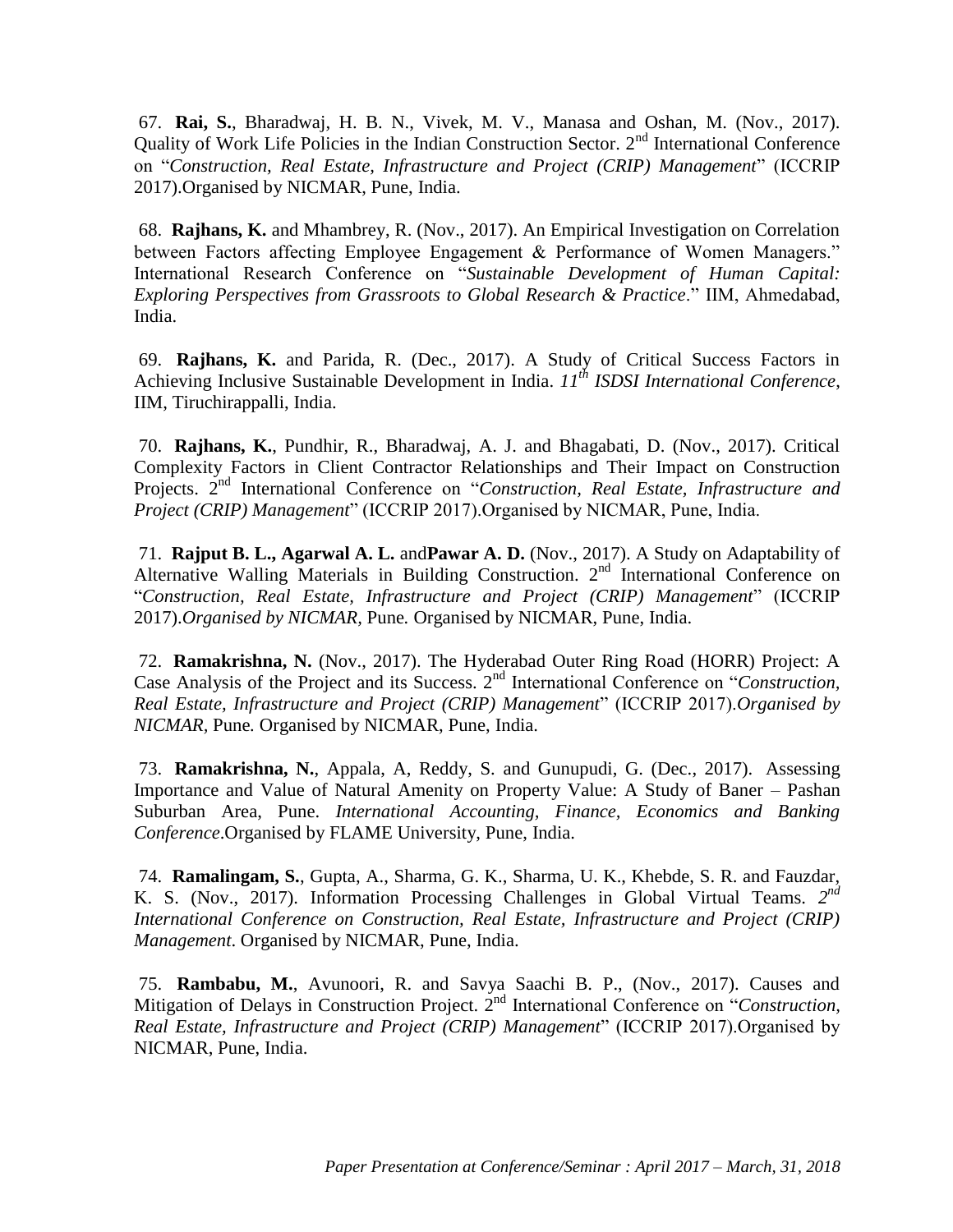76. **Rao, H. P.** (Nov., 2017). Stock Prices of Real Estate Companies in India – Performance and Determinants. 2nd International Conference on "*Construction, Real Estate, Infrastructure and Project (CRIP) Management*" (ICCRIP 2017).*Organised by NICMAR,* Pune*.* Organised by NICMAR, Pune, India.

77. **Reddy, H. L.** and **Samanta, P. K.** (Nov.-Dec., 2017). Achieving Success in Fast-track Construction Projects: A Study in Indian Context. International Conference on "*Management Cases*". Organised Birla Institute of Management Technology (BIMTECH), New Delhi, India.

78. **Reddy, H. L.** and Shinde, S. A. (Nov., 2017). Study of Delays and Cost Overruns in Infrastructure Projects – Case Analysis. 2nd International Conference on "*Construction, Real Estate, Infrastructure and Project (CRIP) Management*" (ICCRIP 2017).Organised by NICMAR, Pune, India.

79. Renuka, P., H. and **Venkatesan, R.** (Nov., 2017). Study on Total Quality Management System Practices in Indian Construction Industry. 2<sup>nd</sup> International Conference on "*Construction, Real Estate, Infrastructure and Project (CRIP) Management*" (ICCRIP 2017).Organised by NICMAR, Pune.

80. Saksena, M. Chandrayan, R., Choudhury, R., Kumar, V. and**Abhyankar**,**A. A.** (June, 2017). Hydro Power Projects. *3 rd International Conference on "Cases & Pedagogical Innovations."* Organised by Flame University, Pune, India.

81. Sale, V., Kulkarni, N., **Jain, Sameer** and Vybhav M. (Nov., 2017). Internet of Things for Construction Industry in India. 2<sup>nd</sup> International Conference on "*Construction, Real Estate*, *Infrastructure and Project (CRIP) Management*" (ICCRIP 2017).Organised by NICMAR, Pune, India.

82. Salim. P. M. and **Seshadri, S. T.** (Nov., 2017). Causes and Propagation of Concrete Cracks and Different Crack Models for Crack Propagation Study.  $2<sup>nd</sup>$  International Conference on "*Construction, Real Estate, Infrastructure and Project (CRIP) Management*" (ICCRIP 2017).Organised by NICMAR, Pune, India.

83. **Samanta, P. K.** (Dec., 2017). Dimensions and Opportunities in Rural Tourism. 3rd International Management Conference on 'Inclusive growth Good Governance, Globalization and Green Future.' Organised by Fortune Institute of International Business', New Delhi, India.

84. **Sathish Kumar, R.** (Nov., 2017). Lean Construction Practices in a Highway Project - A Case Study on the National Highway NH 218. 2<sup>nd</sup> International Conference on "Construction, *Real Estate, Infrastructure and Project (CRIP) Management*" (ICCRIP 2017).Organised by NICMAR, Pune, India.

85. Sharath, N., Sharma, D., Mallampalli, H., Patil, M., Sancheti, R., and **Nagargoje, S.**. (Nov., 2017). Study and Analysis of Land Use Models and its Application in Context of Pune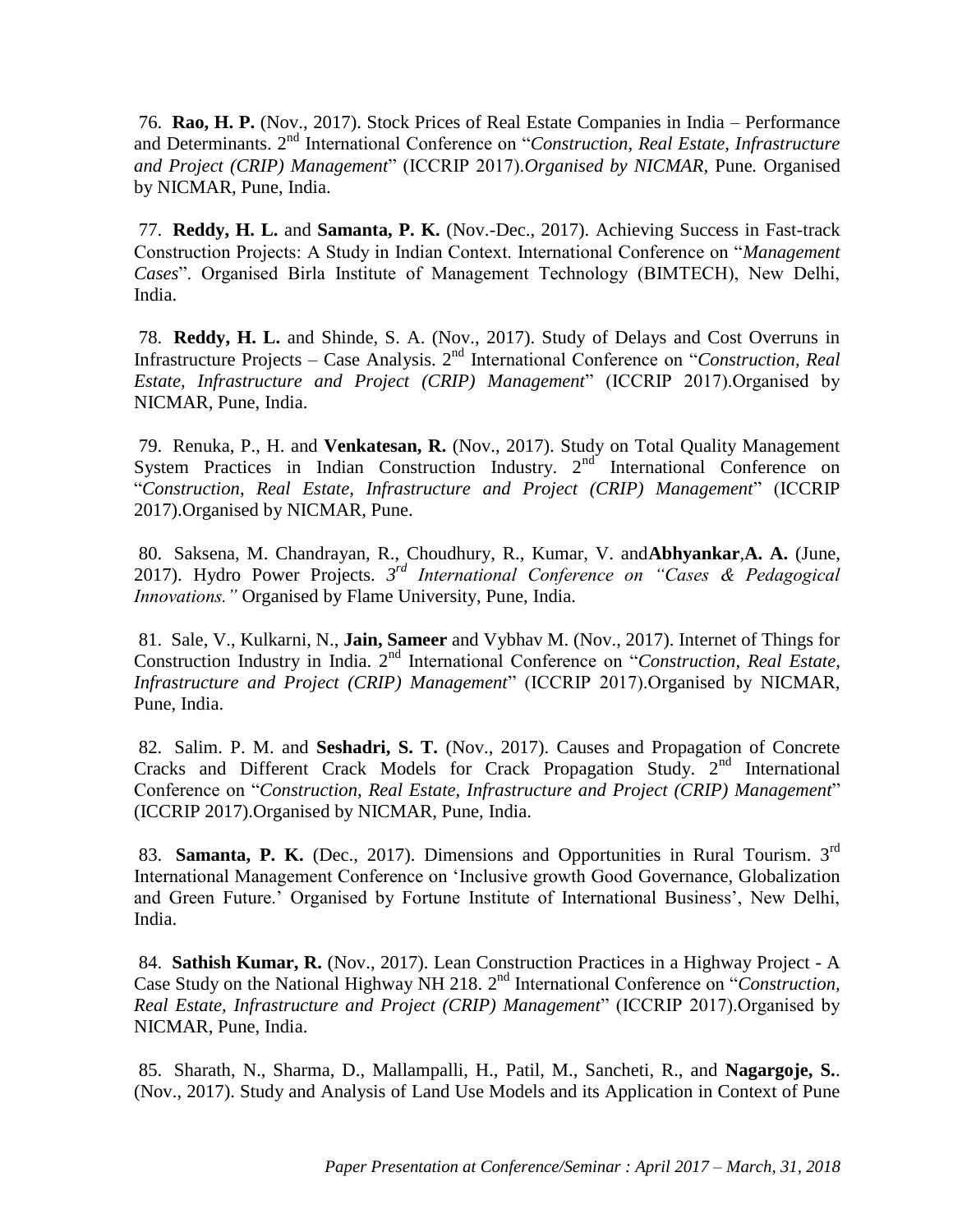City. 2nd International Conference on "*Construction, Real Estate, Infrastructure and Project (CRIP) Management*" (ICCRIP 2017).Organised by NICMAR, Pune, India.

86. **Shrivastava, R.** and **Ramachandra, A. M.** (Nov., 2017). Risk Identification and Assessment for Public-Private Partnership type of Highway Development Projects in India. 2<sup>nd</sup> International Conference on "Construction, Real Estate, Infrastructure and Project *(CRIP) Management*" (ICCRIP 2017).Organised by NICMAR, Pune, India.

87. **Singh, A.** (Nov., 2017). Impetus of Infrastructure Status to Affordable Housing. 2<sup>nd</sup> International Conference on "*Construction, Real Estate, Infrastructure and Project (CRIP) Management*" (ICCRIP 2017).Organised by NICMAR, Pune, India.

88. Singh, A., Kaur, I., Patel, M., Khandelwal, P. and **Abhyankar, A. A.** (Nov., 2017). Exploratory Analysis of Clean Development Mechanism (CDM) Projects in India.  $2<sup>nd</sup>$ International Conference on "*Construction, Real Estate, Infrastructure and Project Management"* (ICCRIP 2017).Organised by NICMAR, Pune, India.

89. **Singh, I.** (Nov., 2017). Comparison of Risk Factors in BOOT and DBFOT Projects: A Case Study Approach. 2nd International Conference on *"Construction, Real Estate, Infrastructure and Project Management*" (ICCRIP 2017).Organised by NICMAR, Pune, India.

90. **Singla, H. K.** (Nov., 2017). Determinants of Capital Structure for Infrastructure Construction Companies in India: An Empirical Study. 2<sup>nd</sup> International Conference on *"Construction, Real Estate, Infrastructure and Project Management"* (ICCRIP 2017).Organised by NICMAR, Pune, India.

91. **Srihari, V.** (Nov., 2017). The Bubble Deck Slab-An Innovation in Construction. 2<sup>nd</sup> International Conference on "*Construction, Real Estate, Infrastructure and Project Management*" (ICCRIP 2017).Organised by NICMAR, Pune, India.

92. **Srinivas, K.** and Kiranmayi, Y. S.. (Nov., 2017). Risk Assessment for a BOT Highway Project. 2<sup>nd</sup> International Conference on "Construction, Real Estate, Infrastructure and *Project Management*" (ICCRIP 2017).Organised by NICMAR, Pune, India.

93. Sriteja B. D., Vamsi, P. and **Agrawal, V. M.** (Nov., 2017). An Experimental Study on Properties of No-Fine Concrete Using Supplementary Cementitious Materials.  $2<sup>nd</sup>$ International Conference on "*Construction, Real Estate, Infrastructure and Project Management*" (ICCRIP 2017).Organised by NICMAR, Pune, India.

94. **Sundrani, D.** (April, 2017). Customer Engagement in Residential Real Estate. 2<sup>nd</sup> International Marketing Conference on '*Customer Engagement & Experience – Issues, Reflections & Future Strategies*.' Organised by ICFAI Business School, Mumbai, India.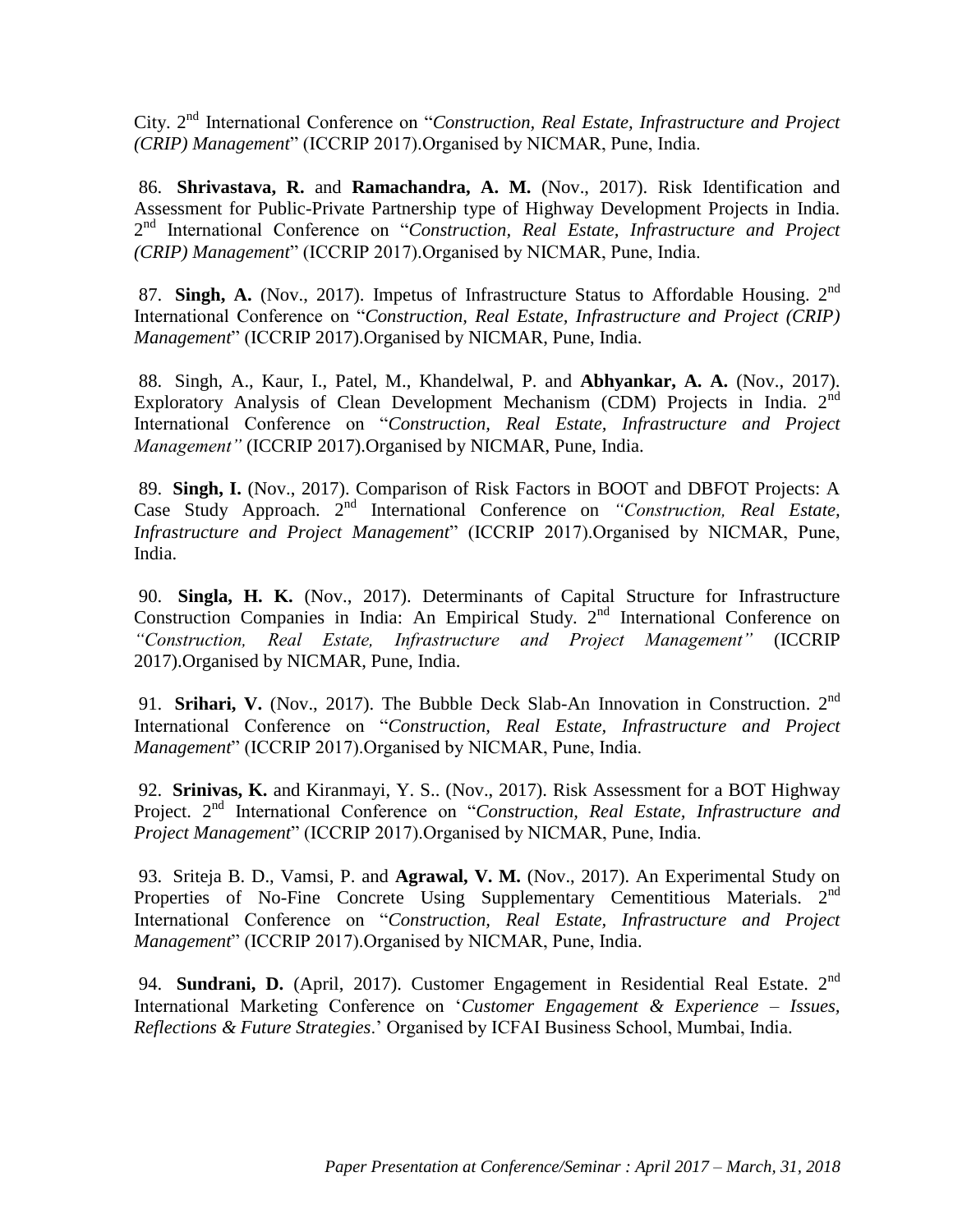95. **Sundrani, D.** (Nov., 2017). Buyer Behaviour in Real Estate in Pune City. 2nd International Conference on "*Construction, Real Estate, Infrastructure and Project Management*" (ICCRIP 2017).Organised by NICMAR, Pune, India.

96. **Tenepalli, J. S.**, Shriram, B., Muhammed A. K. C. and Mathew, S. S. (Nov., 2017). Feasibility Study on Concrete Prepared with GGBS, Lime and Fly Ash. 2<sup>nd</sup> International Conference on "*Construction, Real Estate, Infrastructure and Project Management*" (ICCRIP 2017).Organised by NICMAR, Pune, India.

97. **Totla, P.**, Sakargayen, A. Vashist, N., Pandey, S. and Wassan, S. (Nov., 2017). Developing a Framework for Sustainability Ratings of a Self-sufficient Ecovillage.  $2^{nd}$ International Conference on "*Construction, Real Estate, Infrastructure and Project Management*" (ICCRIP 2017).Organised by NICMAR, Pune, India.

98. Tripathy, D., Dabral, A. and **Samanta, P. K.** (Nov., 2017). Application of Activity Based Costing in Construction Sector: A Study in Indian Context. 2nd International Conference on "*Construction, Real Estate, Infrastructure and Project Management*" (ICCRIP 2017).Organised by NICMAR, Pune, India.

99. **Venkatesan, R.**(Nov., 2017). Wastage Factors and Lean Technique Analysis - A Study of Indian Construction Sites. 2nd International Conference on "*Construction, Real Estate, Infrastructure and Project Management*" (ICCRIP 2017).Organised by NICMAR, Pune, India.

#### **C] National Conference/Seminar/Symposium/Workshop**

1. **D'Souza, L.** and Sarode, N. (Jan., 2018). Festivals – An Experimental Marketing Strategy.*Proceedings of 6th National Conference on 'Economic Reforms in India-Truth and Myths.'* Organised by S. B. Patil Institute of Management, Pune, India.

2. Dandawate, P., Duba, M., Agrawal, P., John, J. M., Upadhyay, A. and **Desai, D.** and **Abhyankar**, **A. A.** (Sept., 2017). Patanjali: A Swadeshi Revolution or Personal Accretion? *1 st Business Case Conference*. Organised by Sona School of Management, Salem, Tamilnadu, India.

3. Das, H., Kumar, S. K. and **Agrawal, V. M.** (March, 2018). A Study on Semi-Transparent Concrete: Litracon. National Level Conference on "*Recent Advances in Civil Engineering.*" Organised by KLE College of Engineering & Technology, Chikodi, India.

4. **Dixit, A. V.**, (June, 2017). Solar Photovoltaic Systems bring happiness to Residential Societies. *3 rd International Conference on "Cases & Pedagogical Innovations."* Organised by Flame University, Pune, India.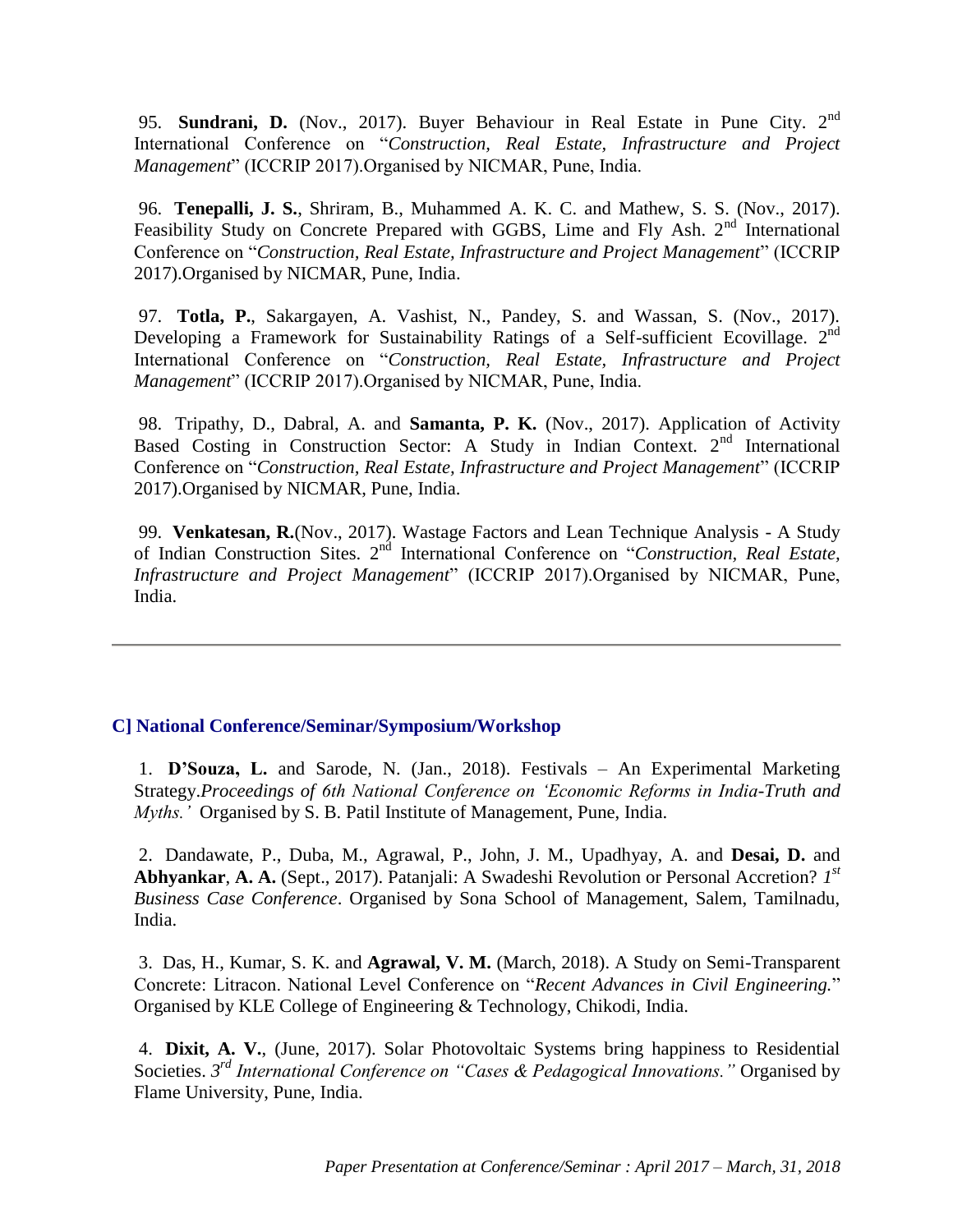5. **Gokhale, C. S.** (Oct., 2017). Deformational Behaviour of Sandstones. *7 th Indian Rock Conference*. Organised by Indian Society for Rock Mechanics and Tunnelling Technology (ISRMTT) in association with Central Soil and Materials Research Station (CSMRS) and WAPCOS Ltd. Dwarka, New Delhi, India.

6. Goutham K.,**Mamillapalli**, **R. S.** and **Venkatesn, R.** (July, 2017). Study on adaptability of Lean Techniques in Small Construction Projects in India. Indian Lean Construction Conference (ILCC)on "*Continuing on the Lean Journey for Indian Construction.*" Organised by IIT, Madras, India.

7. **Jagannathan**, **M.** (July, 2017). Building Information Modeling – Beyond Planning. Indian Lean Construction Conference (ILCC)on "*Continuing on the Lean Journey for Indian Construction.*" Organised by IIT, Madras, India.

8. **Jagannathan**, **M.** (July, 2017). Contract Awareness Induction for Construction Contractors in India. Indian Lean Construction Conference (ILCC)on "*Continuing on the Lean Journey for Indian Construction.*" Organised by IIT, Madras, India.

9. **Jagannathan**, **M.** (July, 2017). Factors Affecting the Pricing of Late Changes in Construction 2) Building Information Modeling – Beyond Planning. Indian Lean Construction Conference (ILCC)on "*Continuing on the Lean Journey for Indian Construction.*" Organised by IIT, Madras, India.

10. **Jagannathan, M.** (Dec., 2017).Alliance Contracting Framework for Affordable Mass Housing. *Ogranised by ASCE India*, IIT, Delhi, India.

11. Mehta, A. and **Mamillapalli, R. S.** (March, 2018). Comparative Study of Cast In-Situ with Pre Cast with Respect to Embodied Energy Consumption. Research Conclave 2018. *Organised by IIT Guwahati*, India

12. **Muralidhar, P.** (Dec., 2017). Emerging Trends for Improving the Operational Efficiency of Construction. 4<sup>th</sup> International Conference. Organised by SV National Institute of Technology (SVNIT), Surat, Gujarat, India.

13. **Prabhudesai, V.** andSarode, N. (Jan. 2018). Public-Private Partnership: A Cause Marketing Partnership for Development of Infrastructure Projects. *6th National Conference on 'Economic Reforms in India-Truth and Myths.'*Organised by S. B. Patil Institute of Management, Pune, India.

14. **Prabhudesai, V.** andSarode, N. (Jan. 2018). Road Sector Development in India and Government Initiatives. *6th National Conference on 'Economic Reforms in India-Truth and Myths.'* Organised by S. B. Patil Institute of Management, Pune, India.

15. **Pramadha, V. and Venkatesan**, **R.** (July, 2017). Investigation of Advantages, Barriers and Willingness to Adopt Lean Culture in Indian Construction Industry. Indian Lean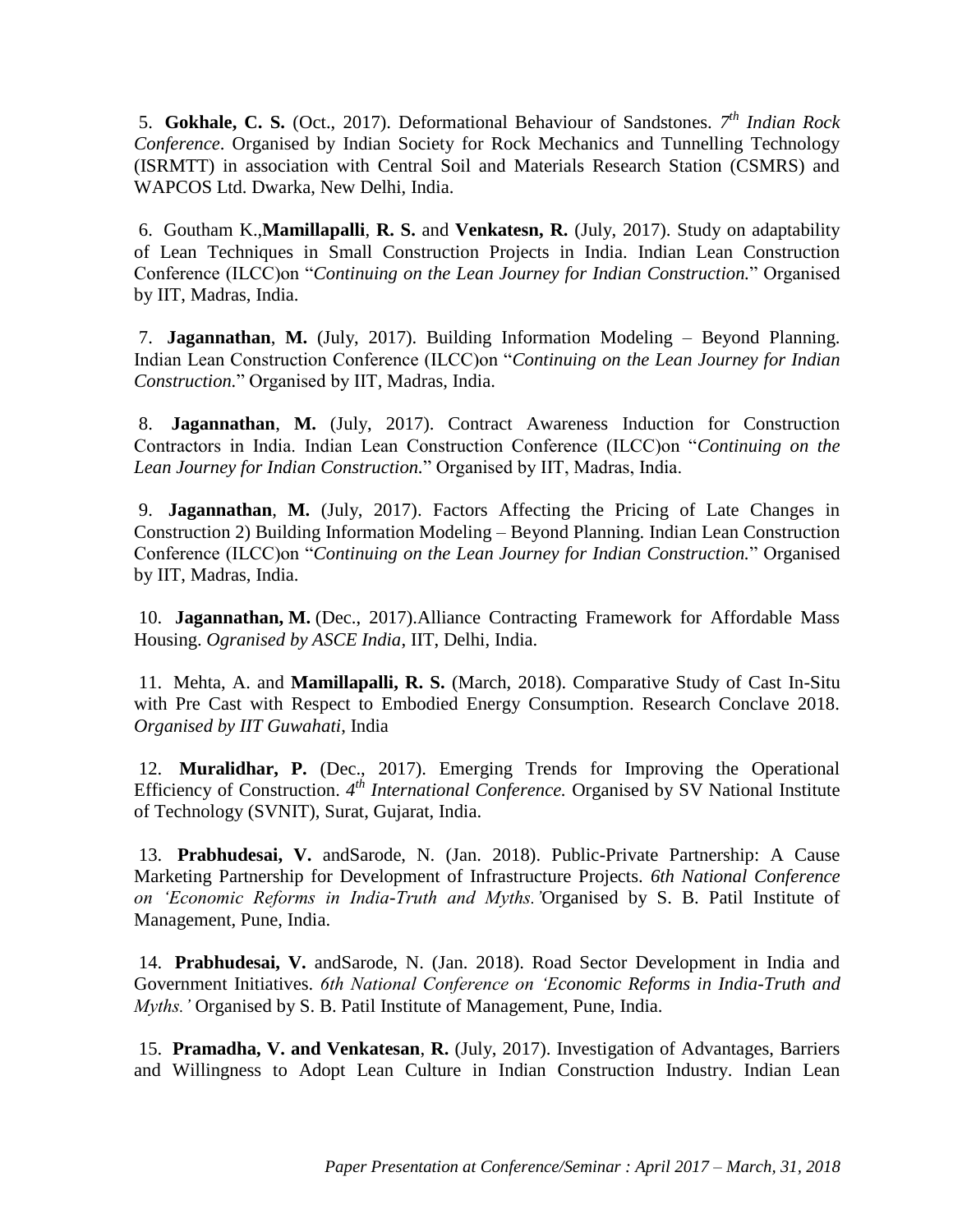Construction Conference (ILCC)on "*Continuing on the Lean Journey for Indian Construction.*" Organised by IIT, Madras, India.

16. **Rajhans, K.** (Dec., 2017).Effective Communication Management: A Key to Stakeholder Relationship Management in Project Organisations. 5<sup>th</sup> Biennial Indian Academy of Managementon*'Indian Insights Integrating Individuals, Institutions and Innovation'*, Organised by IIM, Indore, India.

17. **Rajhans, R. K.** and**Halder, A.** (Dec., 2017). Urban Infrastructure Financing in India: A proposed Framework for ULBs*.* International Symposium on*"Frontiers of Infrastructure Finance"* (ISFIF - 2017). Organised by Vinod Gupta School of Management, IIT Kharagpur, India.

18. **Ramalingam**, **S.** (July, 2017). The Two Front-Runners: BIM and Lean in Design Management Process. Indian Lean Construction Conference (ILCC)on "*Continuing on the Lean Journey for Indian Construction.*" Organised by IIT, Madras, India.

19. **Roy, D., Malsane**, **S.** and **Samanta, P. K.** (July, 2017). Procedural Challenges in Inter-Organizational Collaboration for IPD Adoption. Indian Lean Construction Conference (ILCC)on "*Continuing on the Lean Journey for Indian Construction.*" Organised by IIT, Madras, India.

20. Sinha, S., Kulkarni, A., Pothen, L., Shirodkar, A. and Lonare, H. and **Abhyankar**, **A. A**, (Sept., 2017). Mumbai's Real Estate Housing Prices Stubbornly High Despite Slumping Demand. *1<sup>st</sup> Business Case Conference*. Organised by Sona School of Management, Salem, Tamilnadu, India.

21. **Venkatesan, R., Chowdary, KRN.** and**Rao, H. P.** (July, 2017). Implementation of Material Waste Reduction Process Using Quality Circle Concept in Indian Project Sites. Indian Lean Construction Conference (ILCC)on "*Continuing on the Lean Journey for Indian Construction.*" Organised by IIT, Madras, India.

#### **D] CONFERENCE PAPER PRESENTATION (STUDENT)**

1. **Aggarwal, L.**, **Chauhan, R.**, Kaul, H., **Singh, V.** and **Verma, U. K.** (Nov., 2017). Plastic as a Construction Material. 2nd International Conference on "*Construction, Real Estate, Infrastructure and Project Management*" (ICCRIP 2017).Organised by NICMAR, Pune, India

2. **Akula, S.** (Nov., 2017). Studies on Surface Coatings of Concrete under Marine Environment. 2nd International Conference on Construction, Real Estate, Infrastructure and Project Management (ICCRIP 2017).Organised by NICMAR, Pune, India,